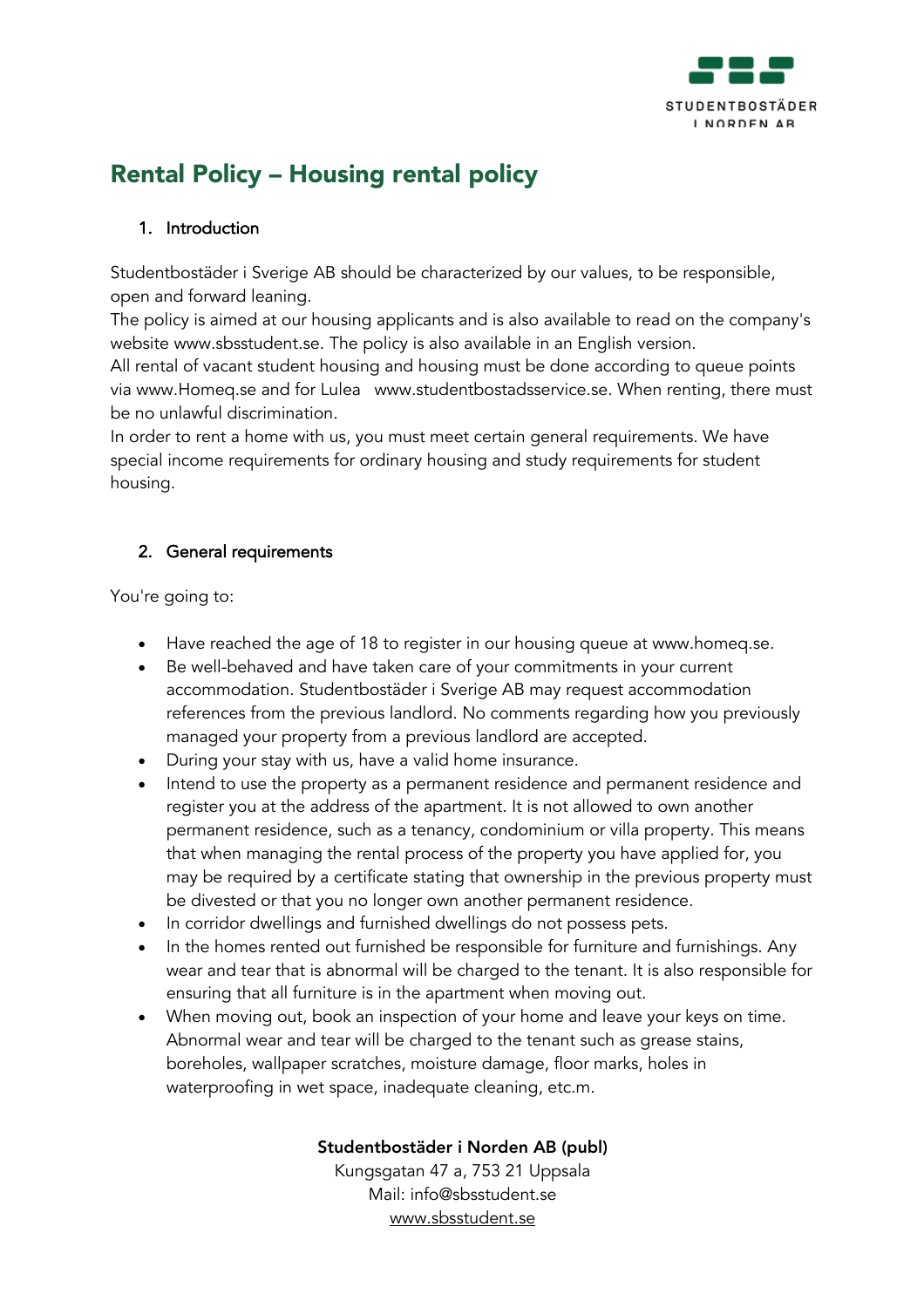

#### 3. Requirements ordinary housing

You're going to:

- Have an income 2.5 times the annual rent, so that based on the rent for the apartment applied for, you meet the standard of reasonable standard of living. This applies to both short-term and permanent contracts. The income must be based on work, pension, unemployment benefit, study funds or grants. Forms of benefit that count as income are housing benefit and child benefit. Joined income can be included in the case you have a co-applicant who intends to live permanently with you in the home. Only income from a co-resident can be included in common income.
- Be able to prove all income by means of a certificate from an employer or equivalent in order to include them. When working, the salary specifications for the last three months must be displayed as well as employment contracts.
- If you are self-employed, you must be able to prove your income with, among other things, the last tax return submitted to the Swedish Tax Agency, register extracts from the Swedish Tax Agency, the current income statement and balance sheet report and newly issued certificate from the auditor. Self-employed persons must have been in business for at least 1 year.
- Do not have any payment notes.

## 4. Requirement student housing

You're going to:

- Be a full-time student during your stay, i.e. studies comprising at least 30 credits per semester of which you must pass at least 15 credits per semester, at university, college or equivalent. You also have the right to apply for 2 semesters of study leave by emailing info@sbsstudent.se. After the end of your studies, you either need to continue with your 30 credits or terminate your housing contract.
- Be able to prove this through admissions and registration certificates.
- Have no payment notes. In cases where the applicant has provided incorrect above information and signed a rental agreement with Studentbosta der i Sverige AB, this misconduct leads us to terminate the lease agreement until cessation and removal under the provisions of the Tenancy Act. Furthermore, the provision of incorrect information and certificates may lead to a police report.

Studentbostäder i Norden AB (publ)

Kungsgatan 47 a, 753 21 Uppsala Mail: info@sbsstudent.se www.sbsstudent.se